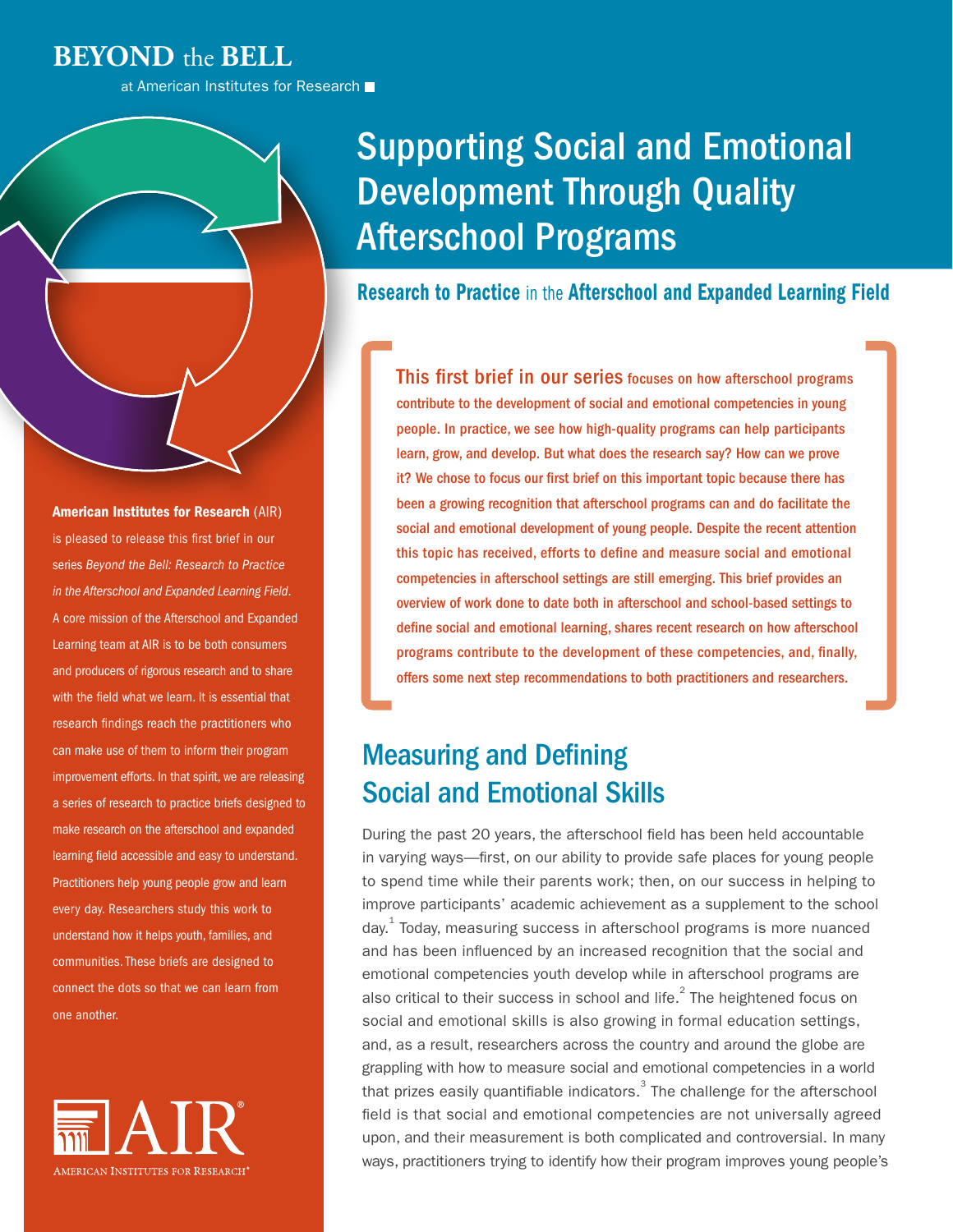and emotional competencies in different ways, and, in other cases, they are overlapping or not at all the same. In the end, practitioners are left to determine which framework best matches their interventions and programs. In an effort to help clarify the language confusion, we have highlighted some of the most prevalent frameworks here. In the callout boxes, we present practical examples of how afterschool programs are using the specified framework and resources to learn more.

social and emotional competence suffer from an embarrassment of riches. That is, there are myriad definitions for social and emotional competencies as well as a growing number of researchers developing tools to measure them. In some cases, the varying frameworks present the same social

### Social and Emotional Learning Competencies

*Social and emotional learning competencies* are defined as the cognitive, affective, and behavioral competencies necessary for a young person to be successful in school, work, and life. The [Collaborative for Academic,](http://www.casel.org/social-and-emotional-learning/)  Social, and Emotional Learning  $(CASEL)^4$  $(CASEL)^4$  an organization focusing on the implementation of strategies to improve social and emotional competencies, has developed a framework that identifies five competency clusters as critical for young people's success. These competency clusters are:

- **Self-awareness**—the ability to understand one's emotions and how they influence behavior
- **Self-management**—the ability to calm one's self down when upset, to set goals and work toward them, and to manage and control emotions
- **Social awareness**—the ability to recognize what is appropriate in certain settings and empathize with others
- **Responsible decision making—the ability to make decisions that** take into account social standards, consequences, and context
- **Relationship skills**—the ability to communicate well, to listen and respond appropriately, and to negotiate conflict

CASEL and other advocates for social and emotional learning contend that these competencies can be taught either through explicit stand-alone curricula (e.g., Second Step, PATHS) or through school- and classroomwide interventions that integrate social and emotional learning strategies into every aspect of the school day (e.g., Responsive Classroom, Caring School Community).<sup>[5](#page-8-2)</sup> Afterschool settings can incorporate social and emotional learning into programs in much the same way—either through explicit curricula or in the ways we organized and set norms for our groups.

Beyond the Bell • Research to Practice in the Afterschool and Expanded Learning Field Supporting Social and Emotional Development Through Quality Afterschool Programs

### HOW are afterschool programs applying the CASEL framework?

One organization putting social and emotional learning into practice in afterschool settings is [Wings for](http://www.wingsforkids.org)  [Kids](http://www.wingsforkids.org). This afterschool program has an intentional program model that incorporates the five core competency clusters through a comprehensive fiveday-a-week program. Learn more about their program model at [http://www.](http://www.wingsforkids.org/program_model) [wingsforkids.org/program\\_model.](http://www.wingsforkids.org/program_model)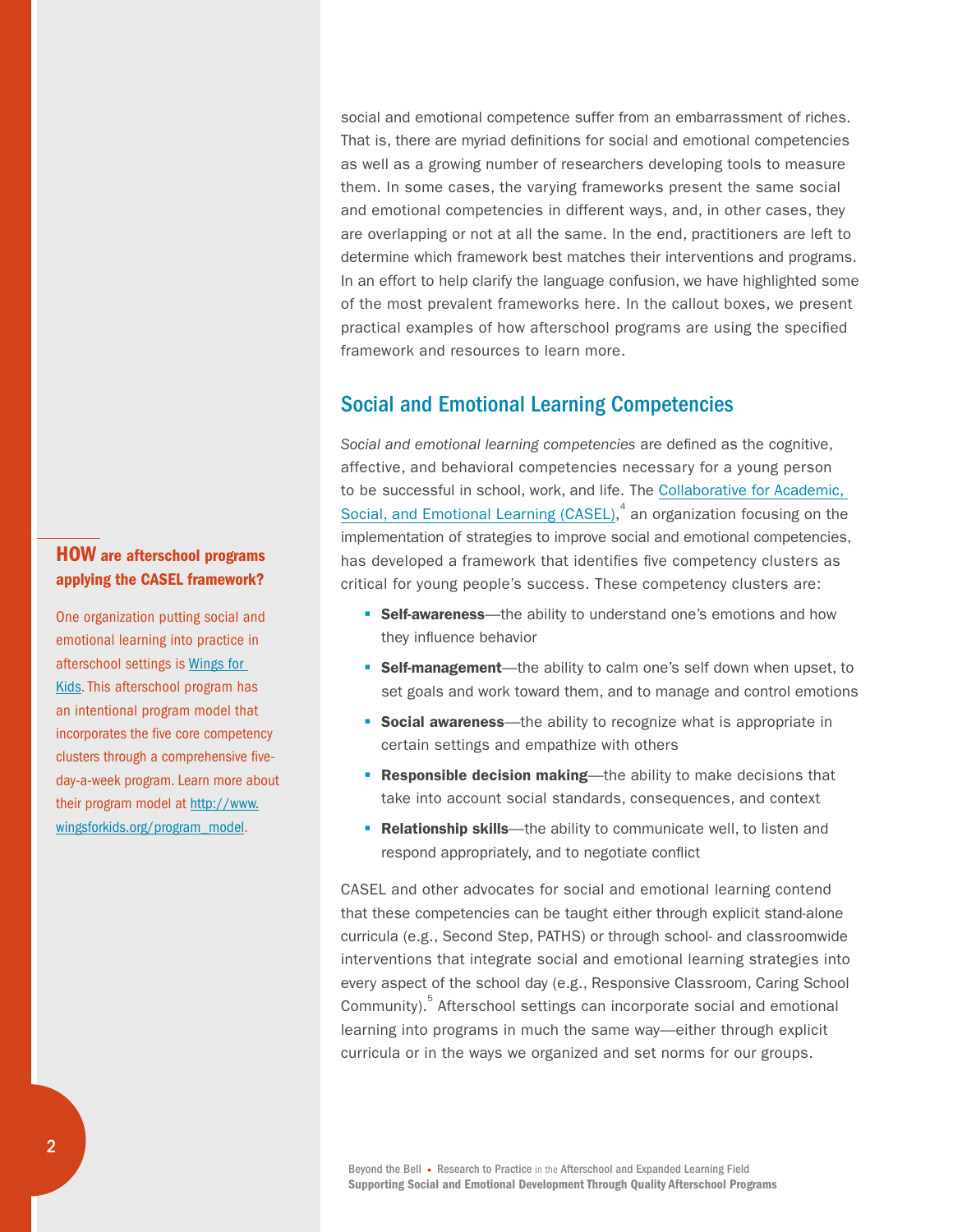### Noncognitive Skills/Factors

Another umbrella term that is used to describe a wide variety of skills is *noncognitive factors.* Originally coined by economist James Heckman,<sup>[6](#page-8-3)</sup> researchers at The University of Chicago Consortium on Chicago School Research (CCSR) brought this thinking to educational contexts when they released a [literature review](https://ccsr.uchicago.edu/sites/default/files/publications/Noncognitive%20Report.pdf)<sup>[7](#page-8-4)</sup> focused on how noncognitive factors contribute to academic success.<sup>8</sup> They deliberately chose the word *factors* to make the distinction that it is not only skills but also attitudes, behaviors, and strategies that young people need to improve their academic success. CCSR's report breaks noncognitive factors into five key areas, many of which are included in one or more of the other frameworks listed here: (1) academic behaviors, (2) academic perseverance, (3) academic mind-sets, (4) learning strategies, and (5) social skills. Since releasing the literature review, CCSR has developed a survey for schools that measures the noncognitive factors described in their report. Afterschool programs often support noncognitive factors through programming that is explicitly aligned with school-day learning and targets the improvement of competencies that influence school-related behaviors.

### 21st Century Skills

Another term often used in the afterschool field is *21st century skills*. These skills are defined by the [National Research Council](http://www.nationalacademies.org/nrc/index.html)<sup>[9](#page-8-6)</sup> and the Partnership for 21st Century Learning  $(P21)^{10}$  $(P21)^{10}$  $(P21)^{10}$  as those needed for young people to be successful in work, life, and citizenship. P21 has developed a [framework](http://www.p21.org/about-us/p21-framework) for 21st century skills that breaks them into four overarching categories:

- **Content knowledge and 21st century themes**—knowledge of specific academic content areas as well as knowledge of interdisciplinary issues such as global and environmental awareness, ethics, and civic literacy. This set of skills, along with the information, media, and technology skills, sets this framework apart from the others.
- **Life and career skills**—the ability to be adaptable, take on leadership roles, show initiative, develop social skills, and be productive.
- **Learning and innovation skills**—communication, critical thinking, creativity, and collaboration.
- **Information, media, and technology skills**—again, these skills set this framework apart from the others by emphasizing computer and media literacy.

### HOW can afterschool programs address noncognitive factors?

In a recent [guide,](http://www.publicprofit.net/site/uploads/Noncognitive%20Strategies%20Guide%20-%20Public%20Profit%20(2014).pdf) Public Profit offers 16 strategies to promote noncognitive skills in youth development programs.

### HOW do afterschool programs work to improve 21st century skills?

Boston After School and Beyond has developed its own version of the 21st century skills framework. Called the ACT (for Achieve, Connect, Thrive) Skills Framework, it highlights the skills young people need to be successful across every aspect of their lives. See the framework at [http://bostonbeyond.](http://bostonbeyond.org/initiatives/act_framework/) [org/initiatives/act\\_framework/.](http://bostonbeyond.org/initiatives/act_framework/)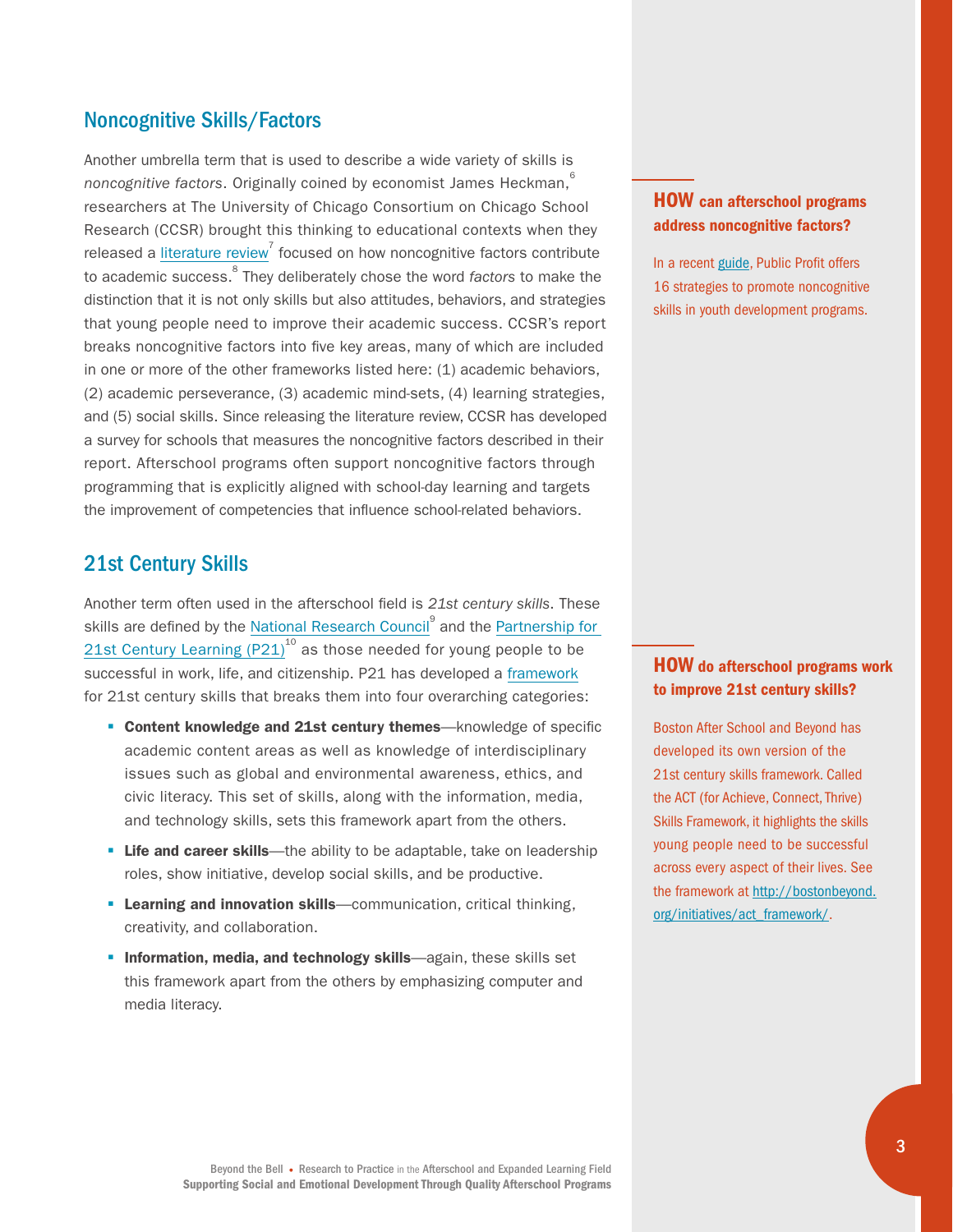### HOW are afterschool programs supporting grit, self-control, and a growth mind-set?

The Afterschool Corporation's [ExpandED](http://www.expandedschools.org/how-we-do-it#sthash.gVxfm8wS.dpbs) program is a full-day model that partners a school and a community provider to create a comprehensive set of academic and enrichment experiences for youth. The program targets improved growth mind-set as one of its key outcomes.

Afterschool programs that focus on the development of these skills are often some of the more comprehensive and holistic programs that focus on arts, sports, academics, life skills, and career development.

### Mind-Sets

During the past two to three years, there has been an increasing focus on a subset of social and emotional competencies that are related to academic achievement. These competencies, supported by the research of Carol Dweck<sup>11</sup> and Angela Duckworth,<sup>12</sup> focus on the *mind-sets* of youth and how changes in mind-sets can influence improvement in academic achievement. In particular, these competencies include:

- **Grit**—the ability to sustain interest in and persist toward long-term goals
- **Self-control**—the ability to regulate behaviors and emotions
- **Growth mind-set**—the belief that ability can change and comes from hard work and persistence

Similar to noncognitive skills, afterschool programs focused more explicitly on alignment with the school day and academic support are often the most likely to target the development of grit, self-control, and mind-set.

This list is not exhaustive. In fact, many other terms are used, including *character*, s*oft skills*, and *life skills*. Other institutions, from [National Public](http://www.npr.org/sections/ed/2015/05/28/404684712/non-academic-skills-are-key-to-success-but-what-should-we-call-them)  [Radio](http://www.npr.org/sections/ed/2015/05/28/404684712/non-academic-skills-are-key-to-success-but-what-should-we-call-them)<sup>13</sup> to [Every Hour Counts](http://www.afterschoolsystems.org/files/4061_file_Every_Hour_Counts_Literature_Review_FINAL.pdf)<sup>[14](#page-8-11)</sup> to the [Asia Society](http://asiasociety.org/files/A_Rosetta_Stone_for_Noncognitive_Skills.pdf?_sm_au_=iVVbvrLb7qLPqPMQ),<sup>[15](#page-8-12)</sup> have also presented ways to sort through this complex lexicon and find ways to define and categorize the various competencies that are increasingly being recognized as critical for youth success in school and life. Our goal here was to define some of the most commonly used terms in the afterschool field and highlight the need to break down the language barrier that is limiting the field's ability to describe the skills, attitudes, and behaviors being addressed in afterschool and expanded learning programs.

# Do Afterschool Programs Contribute to Social and Emotional Development?

The short answer is yes, they do, for youth who participate regularly in high-quality programs. $^{16}$  $^{16}$  $^{16}$  The caveat is that evidence is somewhat limited. Relatively few studies have rigorously examined the impact of afterschool programs on the social and emotional competencies outlined in the frameworks presented earlier. In the early 2000s, a handful of studies explored the connection between participation in out-of-school-time activities and improved social competencies. These studies found that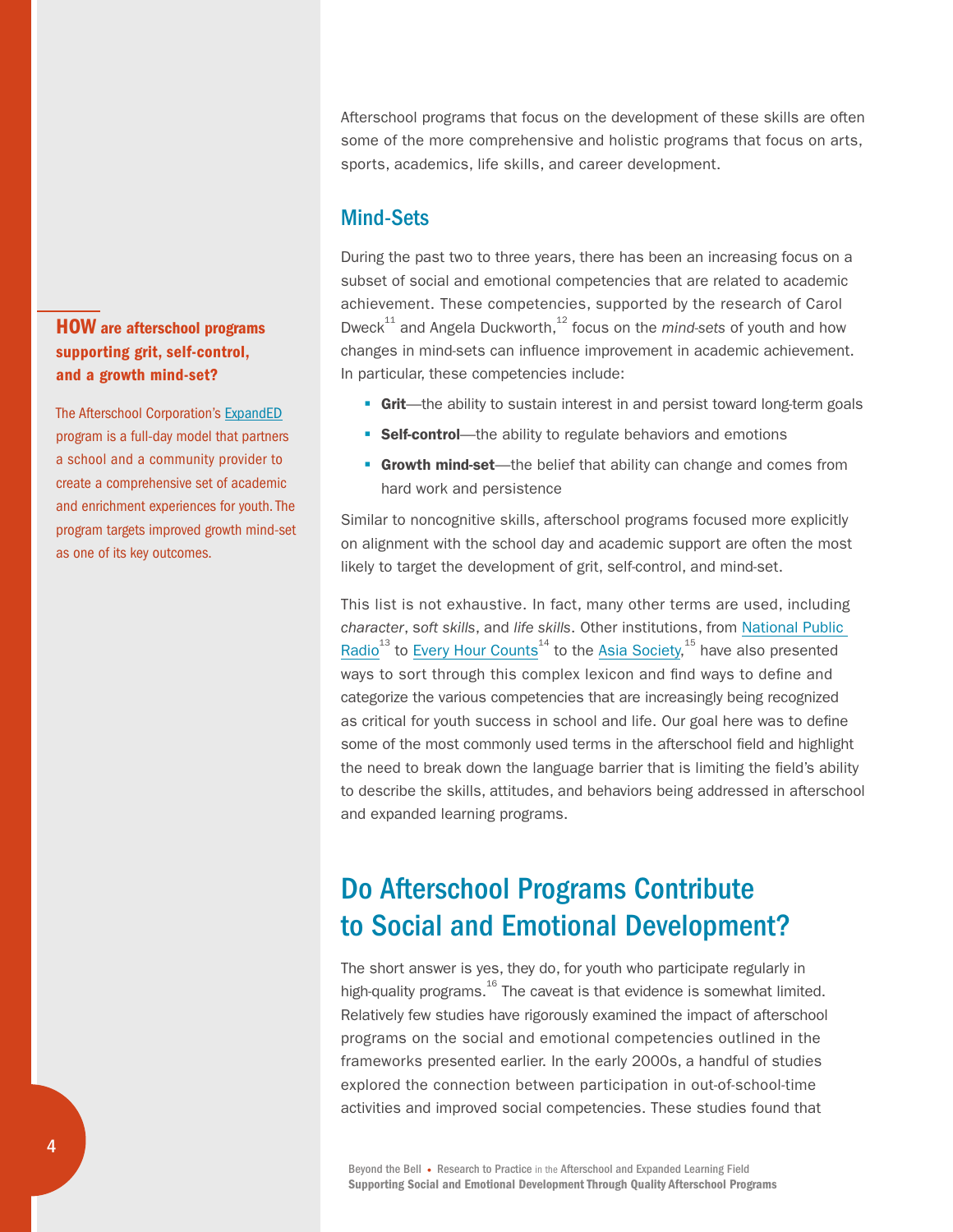consistent participation led to improvements in peer relationships, sense of self-worth, altruism, and prosocial behavior and decreased problem behavior. These studies looked at traditional school-based afterschool extracurricular activities such as clubs, sports, tutoring, and honor society.<sup>[17](#page-9-1)</sup> Although promising, these studies were limited in their scope and the types of programs they studied. Then in 2007, Durlak and Weissberg released their seminal meta-analysis that examined the connection between developing personal and social skills in afterschool settings and a range of outcomes, including academic achievement. They found that afterschool programs employing what they dubbed the S.A.F.E. features (for sequenced, active, focused, and explicit) had significant benefits for youth on a wide range of outcomes, including:

- Feelings of self-confidence and self-esteem
- School bonding (positive feelings and attitudes toward school)
- Positive social behaviors

Since that report, only a handful of researchers have explored the connection between participation in high-quality afterschool programs and social and emotional outcomes. In particular, researchers at the School of Education at the University of California at Irvine have conducted several studies showing that high levels of participation in programs are associated with improved social and behavioral outcomes, including gains in peer-to-peer social skills, prosocial behavior, engagement, intrinsic motivation, concentrated effort, and positive states of mind.<sup>[18](#page-9-2)</sup> Similarly, researchers from the Youth Development Research Project at the University of Illinois have done extensive work to examine the process of how youth develop social and emotional skills in youth programs. Through this work, they have found that youth report building skills in motivation and effort from participating in youth **programs**—in particular, youth voluntarily engage in challenging work in youth programs, are committed to completing the work, and therefore put in the effort and make the connection between hard work and results. Youth then learn these behaviors and can engage in strategic thinking and persistent behavior outside the youth program.<sup>[19](#page-9-3)</sup>

However, all of the aforementioned studies have shown that changes in social and emotional skills and competencies do not happen with just any program or at any level of participation. Rather, quality of programming and level of participation are two key factors that matter for producing outcomes for youth. In programs that were high quality, young people were more likely to see positive outcomes. $^{20}$  Likewise, youth who participated at high levels were more likely to experience changes than those who participated at low levels. $21$ 

### WHAT do S.A.F.E. programs look like?

- **Sequenced**—program employs a sequenced set of activities to achieve skill objectives.
- **Example 2 Active**—program uses active forms of learning.
- **Focused**-program has at least one component focused on developing personal or social skills.
- **Explicit**-program targets specific personal or social skills.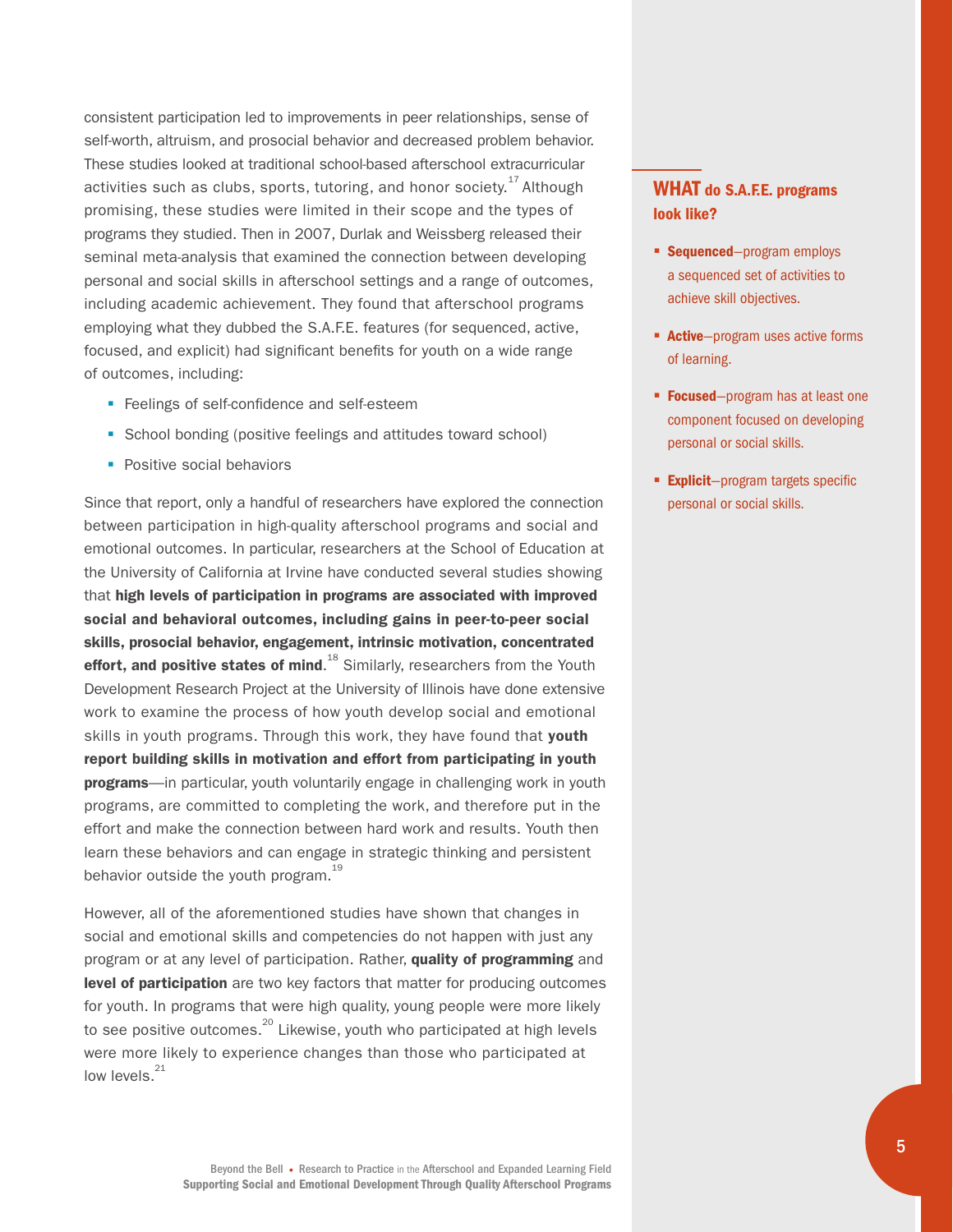#### ADDITIONAL Resources

This topic, social and emotional development and how to measure it, is being discussed and addressed by dozens of organizations in the formal education and afterschool and expanded learning fields. The following are a few additional resources that may be helpful in sorting through this complicated topic:

- The Afterschool Corporation recently published *[Social and Emotional](http://www.expandedschools.org/sites/default/files/TASC_SELResourceGuide_FINAL.pdf)  [Learning: A Resource Guide and New](http://www.expandedschools.org/sites/default/files/TASC_SELResourceGuide_FINAL.pdf)  [Approach to Measurement in ExpandED](http://www.expandedschools.org/sites/default/files/TASC_SELResourceGuide_FINAL.pdf)  [School](http://www.expandedschools.org/sites/default/files/TASC_SELResourceGuide_FINAL.pdf)*s, [27](#page-10-1) which contain links to a wide range of resources on defining and measuring these types of skills.
- The Asia Society and Professional Examination Services created *[A Rosetta Stone for Noncognitive](http://asiasociety.org/files/A_Rosetta_Stone_for_Noncognitive_Skills.pdf)  [Skills: Understanding, Assessing,](http://asiasociety.org/files/A_Rosetta_Stone_for_Noncognitive_Skills.pdf)  [and Enhancing Noncognitive Skills in](http://asiasociety.org/files/A_Rosetta_Stone_for_Noncognitive_Skills.pdf)  [Primary and Secondary Education](http://asiasociety.org/files/A_Rosetta_Stone_for_Noncognitive_Skills.pdf)*, [28](#page-10-2) which provides a framework for understanding noncognitive skills as well as information on how to assess them.

Evaluations of individual programs or program models have also found connections between participation and development of social and emotional competencies. For example, the longitudinal 4-H Study of Positive Youth Development found that young people who participated in 4-H over time were two times more likely to be civically engaged and four times more likely to be active in their communities than those who did not participate.<sup>[22](#page-9-6)</sup> Likewise, a study of the AfterZone system in Providence, Rhode Island, found that youth who participated in the program demonstrated a better ability to interact with their peers than nonparticipants.<sup>[23](#page-9-7)</sup> The study also found that youth who were highly engaged in programming had greater social and emotional benefits than those who did not feel engaged. Specifically, participants who felt a stronger sense of belonging in the program, felt more connected to the adults in the program, and found the program fun thought more about their future, had better social skills, and demonstrated more positive behavior than their less engaged peers.

# Where Does the Practice Community Go From Here?

There is indeed evidence that afterschool programs have had an impact on developing participants' social and emotional competencies. However, in this brief we outline research that has an important commonality; high-quality programs and regular and high youth participation are critical conditions for skill building. The research clearly points to several key features of afterschool programs that contribute to improved social and emotional outcomes. Given these key features, afterschool programs may want to engage in some or all of the following:

- Provide professional development for staff on how to make program activities S.A.F.E. (i.e., sequenced, active, focused, and explicit).
- Participate in existing quality improvement activities, or advocate for additional funding related to quality improvement—and then use that funding to create strong quality assessment and improvement practices.
- Conduct regular youth satisfaction surveys to gauge how engaged youth feel in the program. If engagement is low, implement strategies to foster a sense of belonging and fun in the program.
- Bolster youth participation (research has shown that duration, particularly for elementary age youth, needs to be between 30–40 days per year<sup>[24](#page-10-0)</sup>) by identifying what youth like and do not like about the program and making changes to match their needs and interests.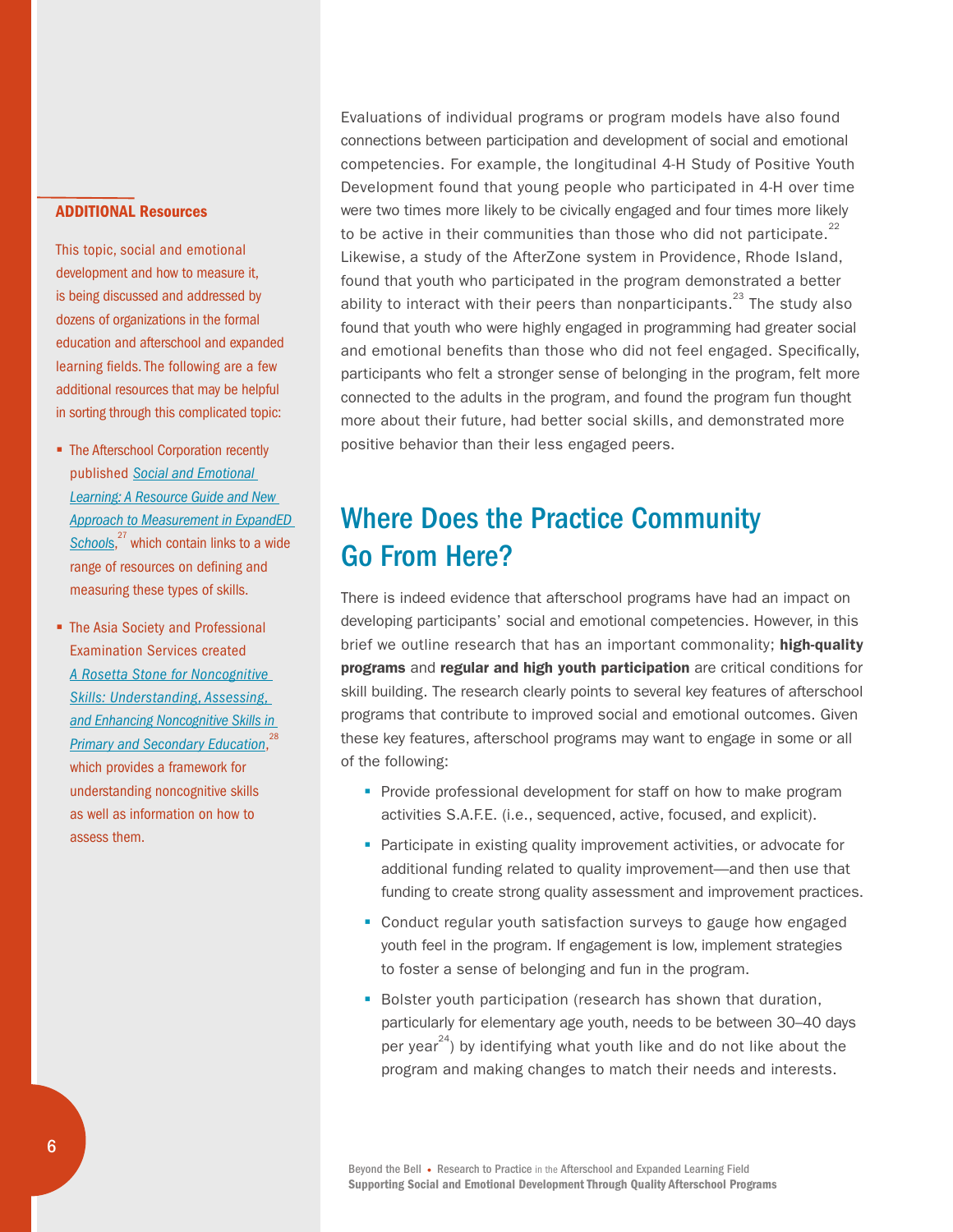■ Identify which skills, of the many listed in the frameworks earlier, the program targets. Make choices. Think about program activities. Decide on what few key social and emotional competencies the program truly targets and measure those—not the universe of social and emotional skills that exist. This is not an easy step, but it will hopefully get easier as more researchers develop and disseminate tools to measure social and emotional competencies.

# Where Does the Research Community Go From Here?

Everyone is talking about social and emotional competencies, but not enough people are studying their development in afterschool programs in a rigorous way so that we can know which kinds of programs and practices are most effective. Given that, we see three key next steps for the research community to move the field forward:

- 1. Collect new, current evidence. The limited number of recent studies focused explicitly on how afterschool programs improve social and emotional skills suggest a need for a follow-up to the Durlak and Weissberg study that measures impact over the past decade. Although Vandell and others have begun this next generation of research, not enough has been done to examine the impact the wide variety of innovative programs are having on social and emotional skills over the decade since that meta-analysis was first released. In those intervening years, afterschool funders and individual programs have invested huge amounts of funding and time into quality improvement activities. $25$  Given evidence linking quality to outcomes, the time has come to conduct a new generation of research that examines how potentially higher quality programs are contributing to social and emotional competencies.
- 2. Improve the tools for measuring competencies. There is also a need for stronger validated measures of social and emotional skills and clear guidance on how to use them. Surveys used in formal education settings to measure social and emotional outcomes are not necessarily suitable to afterschool settings. Formal and informal educators and facilitators differ in their methods of instruction and implementation, intended outcomes, and definition of social and emotional development. So, although several tools are available for use in school-based settings, very few exist that are explicitly designed and are appropriate for use in afterschool settings. A recent compendium, *From Soft Skills to Hard Data*, canvassed the field and identified 10 rigorously validated tools

#### ADDITIONAL Resources

- The University of Minnesota Extension Center for Youth Development hosts a [social and emotional learning series](http://www.extension.umn.edu/youth/research/sel/)<sup>[29](#page-10-4)</sup> with links to articles, blogs, and resources on the topic.
- The Susan Crown Exchange has launched their *[Social and Emotional](http://www.scefdn.org/what-we-do/social-emotional-learning/#sel-challenge)  [Learning Challenge](http://www.scefdn.org/what-we-do/social-emotional-learning/#sel-challenge)*, [30](#page-10-5) which brings together high-quality youth programs that target social and emotional learning in teens with researchers to identify what program practices support the development of social and emotional development. The result will be a social and emotional learning field guide due out at the end of 2015.
- § Child Trends released *[Workforce](http://www.childtrends.org/wp-content/uploads/2015/06/2015-24WFCSoftSkills1.pdf)  [Connections: Key "Soft Skills" That](http://www.childtrends.org/wp-content/uploads/2015/06/2015-24WFCSoftSkills1.pdf)  [Foster Youth Workforce Success:](http://www.childtrends.org/wp-content/uploads/2015/06/2015-24WFCSoftSkills1.pdf)  [Toward A Consensus Across Fields](http://www.childtrends.org/wp-content/uploads/2015/06/2015-24WFCSoftSkills1.pdf)*, a report that identifies the researchbased skills that young people need to be successful in the workplace.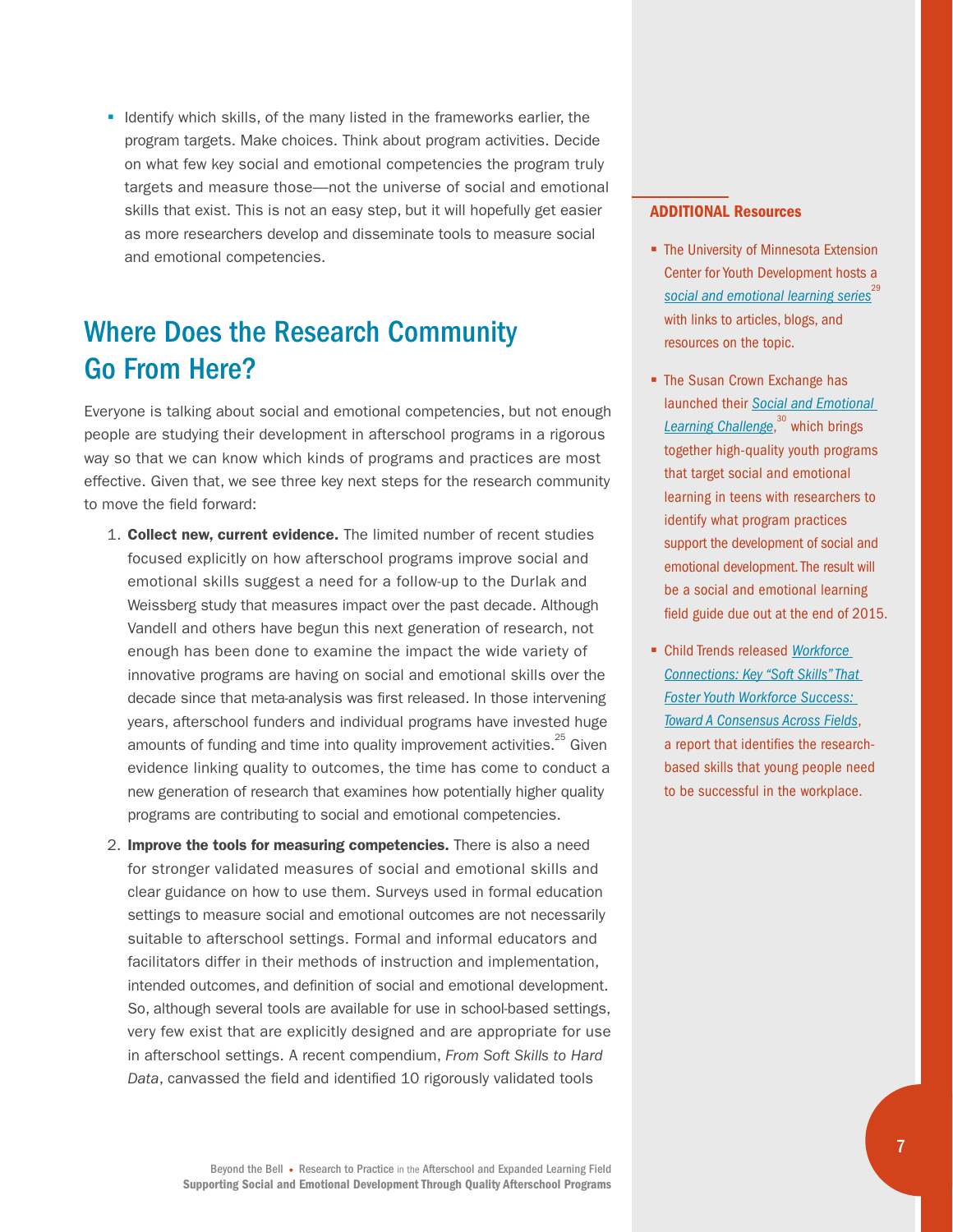that measure social and emotional outcomes. $^{26}$  Of those 10, only four are free and available for programs to use. All have limited to moderate evidence of validity and mixed evidence of reliability, and only a handful have been tested in afterschool settings.

3. Help afterschool programs better use the data they collect. Afterschool programs use the handful of existing surveys to collect information about their participants, often not knowing exactly how to implement them or what to do with the data once they collect them. The field would benefit from a follow-up guide to *From Soft Skills to Hard Data* that outlines what programs should do once they have selected a measure—how to identify the skills the program actually targets and select an appropriate measure, accurately collect data on those skills, and report out on the data in a clear and responsible way.

If researchers can take these three steps as practitioners are simultaneously engaging in professional development, better identifying their targeted competencies, and growing quality improvement practices, the field will emerge in a stronger place in another decade to report on progress in supporting the development of social and emotional competencies in afterschool programs.

### Acknowledgments

This research to practice brief was prepared by Elizabeth Devaney, a senior researcher working on afterschool and expanded learning initiatives with the Learning Supports Network in the Education program at American Institutes for Research (AIR). A special thank you goes to Deborah Moroney and Jessica Newman from AIR for their quality and content reviews.

### **Notes**

- <span id="page-7-0"></span><sup>1</sup> Hollister, R. (2003). *The growth in after-school programs and their impact.* Washington, DC: Brookings Institution Children's Roundtable; Mahoney, J. L., & Cairns, R. B. (1999). Extracurricular activities and early school dropout. *The Prevention Researcher, 6*, 10–12; Miller, B. (2003). *Critical hours: Afterschool programs and educational success*. Quincy, MA: Nellie Mae Education Foundation.
- <span id="page-7-1"></span><sup>2</sup> Farrington, C. A., Roderick, M., Allensworth, E., Nagaoka, J., Keyes, T. S., Johnson, D. W., et al. (2012). *Teaching adolescents to become learners. The role of noncognitive factors in shaping school performance: A critical literature review.* Chicago, IL: The University of Chicago Consortium on Chicago School Research; Every Hour Counts. (2014). *Measurement framework: How to measure success in expanded learning systems.* New York, NY: Author.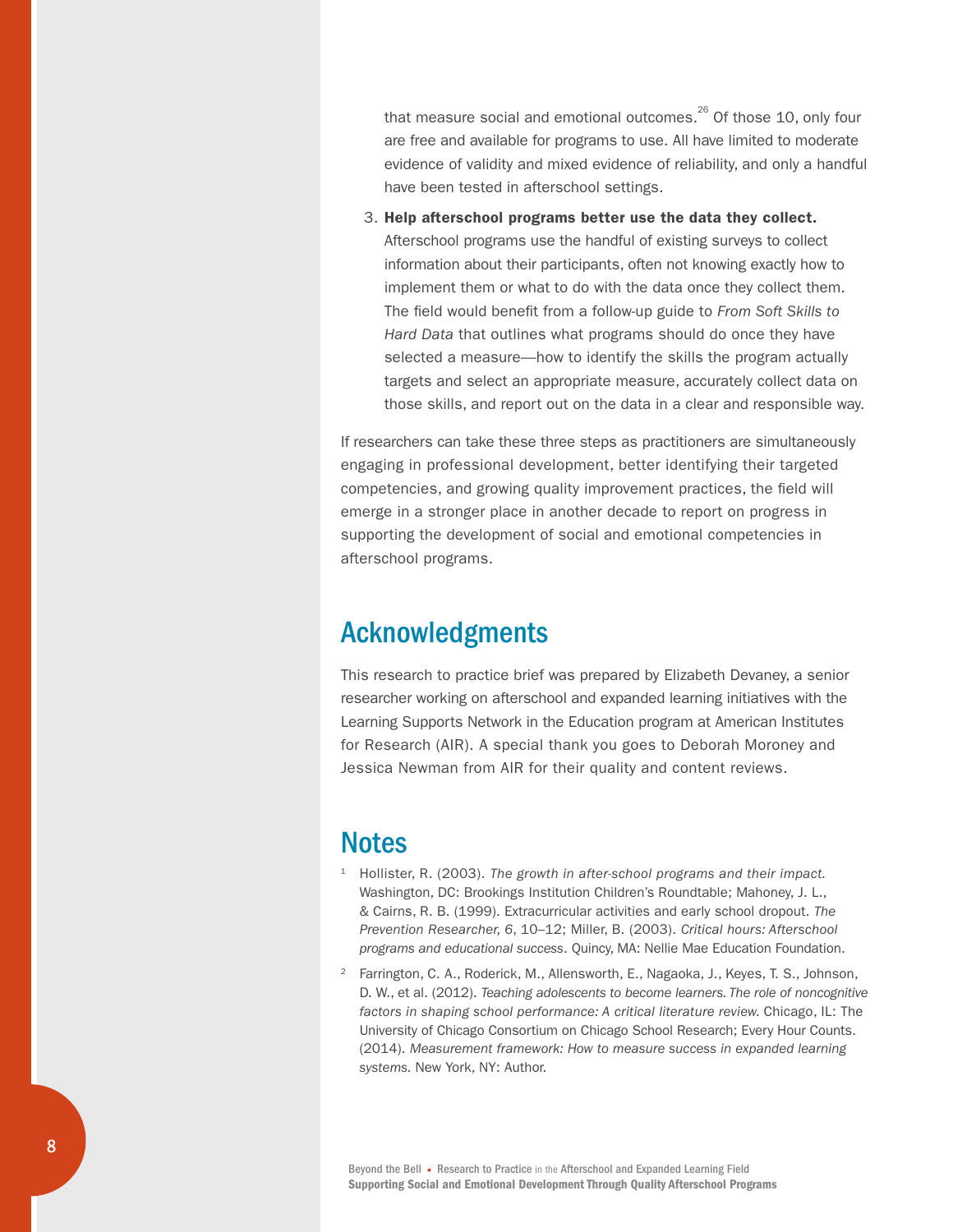- <span id="page-8-0"></span><sup>3</sup> Stoland, J., Hamilton, L., & Stecher, B. (2013). *Measuring 21st century competencies: Guidance for educators.* Santa Monica, CA: RAND Corporation and New York, NY: Asia Society.
- <span id="page-8-1"></span><sup>4</sup> <http://www.casel.org/>
- <span id="page-8-2"></span><sup>5</sup> Durlak, J., Dymnicki, A. B., Taylor, R. D., Weissberg, R., & Schellinger, K. B. (2011). The impact of enhancing students' social and emotional learning: A meta-analysis of school based universal interventions. *Child Development, 82*(1), 405–432; Durlak, J. A., Weissberg, R. P., & Pachan, M. (2010). A metaanalysis of after-school programs that seek to promote personal and social skills in children and adolescents. *American Journal of Community Psychology, 45*, 294– 309; Greenberg, M. T., Weissberg, R. P., O'Brien, M. U., Zins, J. E., Fredericks, L., Resnik, H., et al. (2003). Enhancing school-based prevention and youth development through coordinated social, emotional, and academic learning. *American Psychologist, 58*(6 & 7), 466–474.
- <span id="page-8-3"></span>Heckman, J. J., & Rubinstein, Y. (2001). The importance of noncognitive skills: Lessons from the GED testing program. *American Economic Review, 91*(2), 145–149.

#### <span id="page-8-4"></span><sup>7</sup> [https://ccsr.uchicago.edu/sites/default/files/publications/Noncognitive%20](https://ccsr.uchicago.edu/sites/default/files/publications/Noncognitive%20Report.pdf) [Report.pdf](https://ccsr.uchicago.edu/sites/default/files/publications/Noncognitive%20Report.pdf)

- <span id="page-8-5"></span>Farrington, C. A., Roderick, M., Allensworth, E., Nagaoka, J., Keyes, T. S., Johnson, D. W., et al. (2012). *Teaching adolescents to become learners. The role of noncognitive factors in shaping school performance: A critical literature review.*  Chicago, IL: The University of Chicago Consortium on Chicago School Research. (Farrington et al., 2012; Every Hour Counts, 2014).
- <span id="page-8-6"></span><sup>9</sup> Pellegrino, J. W., & Hilton, M. L. (Eds.). (2012). *Education for life and work: Developing transferable knowledge and skills in the 21st century.* Washington, DC: The National Academies Press.
- <span id="page-8-7"></span><sup>10</sup> <http://www.p21.org/our-work/p21-framework>
- <span id="page-8-8"></span><sup>11</sup> Dweck, C. (2006). *Mindset: The New Psychology of Success.* New York, NY: Random House.
- <span id="page-8-9"></span><sup>12</sup> Duckworth, A. L., Peterson, C., Matthews, M. D., & Kelly, D. R. (2007). Grit: Perseverance and passion for long-term goals. *Journal of Personality and Social Psychology, 92*(6), 1087.
- <span id="page-8-10"></span><sup>13</sup> [http://www.npr.org/sections/ed/2015/05/28/404684712/non-academic-skills](http://www.npr.org/sections/ed/2015/05/28/404684712/non-academic-skills-are-key-to-success-but-what-should-we-call-them?_sm_au_=iVV5nWWqRrrzqn6H)[are-key-to-success-but-what-should-we-call-them?\\_sm\\_au\\_=iVV5nWWqRrrzqn6H](http://www.npr.org/sections/ed/2015/05/28/404684712/non-academic-skills-are-key-to-success-but-what-should-we-call-them?_sm_au_=iVV5nWWqRrrzqn6H)
- <span id="page-8-11"></span><sup>14</sup> Every Hour Counts. (2014). *Measurement framework: How to measure success in expanded learning systems.* New York, NY: Author; Every Hour Counts. (2014). *Understanding key elements, processes, and outcomes of expanded learning systems: A review of the literature.* New York, NY: Author. Retrieved from [http://](http://www.afterschoolsystems.org/files/4061_file_Every_Hour_Counts_Literature_Review_FINAL.pdf) [www.afterschoolsystems.org/files/4061\\_file\\_Every\\_Hour\\_Counts\\_Literature\\_](http://www.afterschoolsystems.org/files/4061_file_Every_Hour_Counts_Literature_Review_FINAL.pdf) [Review\\_FINAL.pdf](http://www.afterschoolsystems.org/files/4061_file_Every_Hour_Counts_Literature_Review_FINAL.pdf)
- <span id="page-8-12"></span><sup>15</sup> Roberts, R., Martin, J., & Olaru, G. (2015). *A Rosetta Stone for noncognitive skills: Understanding, assessing, and enhancing noncognitive skills in primary and secondary education.* New York, NY: Asia Society. Retrieved from [http://](http://asiasociety.org/files/A_Rosetta_Stone_for_Noncognitive_Skills.pdf?_sm_au_=iVV5nWWqRrrzqn6H) [asiasociety.org/files/A\\_Rosetta\\_Stone\\_for\\_Noncognitive\\_Skills.pdf?\\_sm\\_](http://asiasociety.org/files/A_Rosetta_Stone_for_Noncognitive_Skills.pdf?_sm_au_=iVV5nWWqRrrzqn6H) [au\\_=iVV5nWWqRrrzqn6H](http://asiasociety.org/files/A_Rosetta_Stone_for_Noncognitive_Skills.pdf?_sm_au_=iVV5nWWqRrrzqn6H)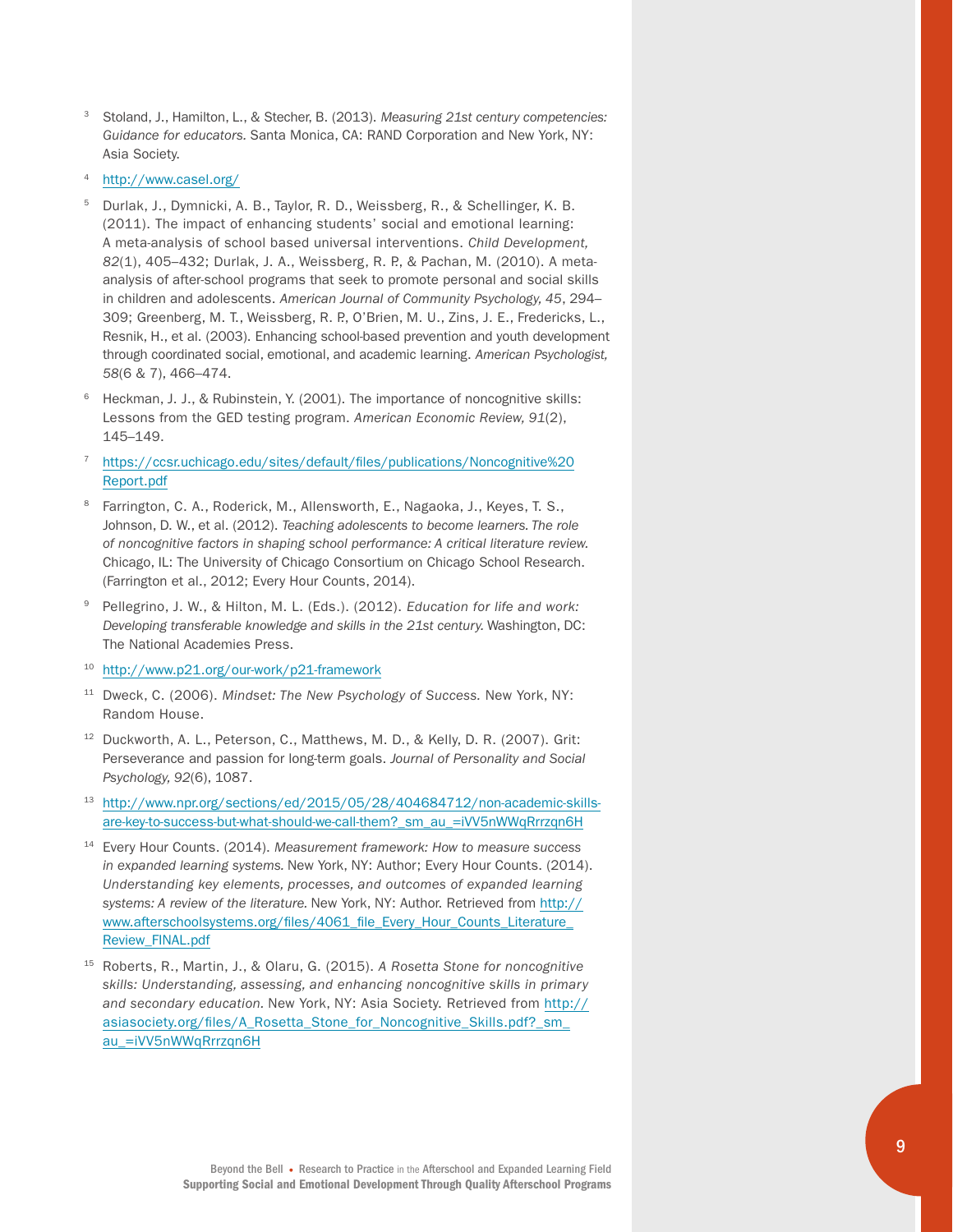- <span id="page-9-0"></span> $16$  Durlak, J. A., Weissberg, R. P., & Pachan, M. (2010). A meta-analysis of afterschool programs that seek to promote personal and social skills in children and adolescents. *American Journal of Community Psychology, 45*, 294–309; Pierce, K. M., Auger, A., & Vandell, D. L. (2013, April). *Narrowing the achievement gap: Consistency and intensity of structured activities during elementary school.* Paper presented at the Society for Research in Child Development Biennial Meeting, Seattle, WA; Vandell, D. L., Reisner, E. R., & Pierce, K. M. (2007). *Outcomes linked to high quality afterschool programs: Longitudinal findings from the study of promising afterschool programs.* Report to the Charles Stewart Mott Foundation, Flint, MI.
- <span id="page-9-1"></span><sup>17</sup> Fredericks, J. A., & Eccles, J. S. (2006). Is extracurricular activity participation associated with beneficial outcomes? Concurrent and longitudinal relations. *Developmental Psychology, 42*, 698–713; Mahoney, J. L., Cairns, B. D., & Farmer, T. (2003). Promoting interpersonal competence and educational success through extracurricular activity participation. *Journal of Educational Psychology, 95*, 409– 418; Morrissey, K. M., & Werner-Wilson, R. J. (2005). The relationship between out-of-school activities and positive youth development: An investigation of the influences of communities and families. *Adolescence, 40*, 67–85.
- <span id="page-9-2"></span><sup>18</sup> Pierce, K. M., Auger, A., & Vandell, D. L. (2013, April). *Narrowing the achievement gap: Consistency and intensity of structured activities during elementary school.* Paper presented at the Society for Research in Child Development Biennial Meeting, Seattle, WA; Pierce, K. M., Bolt, D. M., & Vandell, D. L. (2010). Specific features of after-school program quality: Associations with children's functioning in middle childhood. *American Journal of Community Psychology, 45*, 381–393; Shernoff, D. J., & Vandell, D. L. (2008). *Youth engagement and quality of experience in afterschool programs* (Afterschool Matters Occasional Papers Series). New York, NY: The Robert Bowne Foundation; Vandell, D. L., Reisner, E. R., & Pierce, K. M. (2007). *Outcomes*  linked to high quality afterschool programs: Longitudinal findings from the study of *promising afterschool programs.* Report to the Charles Stewart Mott Foundation, Flint, MI.
- <span id="page-9-3"></span><sup>19</sup> Larson, R. W., & Angus, R. M. (2011). Adolescents' development of skills for agency in youth programs: Learning to think strategically. *Child Development, 82*, 277–294; Salusky, I., Larson, R. W., Griffith, A., Wu, J., Raffaelli, M., Sugimura, N., et al. (2014). How adolescents develop responsibility: What can be learned from youth programs. *Journal of Adolescent Research, 24*(3), 417–430.
- <span id="page-9-4"></span><sup>20</sup> Shernoff, D. (2010). Engagement in after-school programs as a predictor of social competence and academic performance. *American Journal of Community Psychology, 45*(3 & 4), 325–337.
- <span id="page-9-5"></span><sup>21</sup> Pierce, K. M., Auger, A., & Vandell, D. L. (2013, April). *Narrowing the achievement gap: Consistency and intensity of structured activities during elementary school.* Paper presented at the Society for Research in Child Development Biennial Meeting, Seattle, WA; Vandell, D. (2012). *California afterschool outcome measures project field test of the online toolbox: Final report to California Department of Education.* Irvine, CA: University of California, Irvine.
- <span id="page-9-6"></span><sup>22</sup> Lerner, R., & Lerner, J. (2013). *The positive development of youth: Comprehensive findings from the 4-H Study of Positive Youth Development.* Medford, MA: Tufts University.
- <span id="page-9-7"></span><sup>23</sup> Kauh, T. (2012). *AfterZone: Outcomes for youth participating in Providence's citywide after-school system.* Philadelphia, PA: Public/Private Ventures.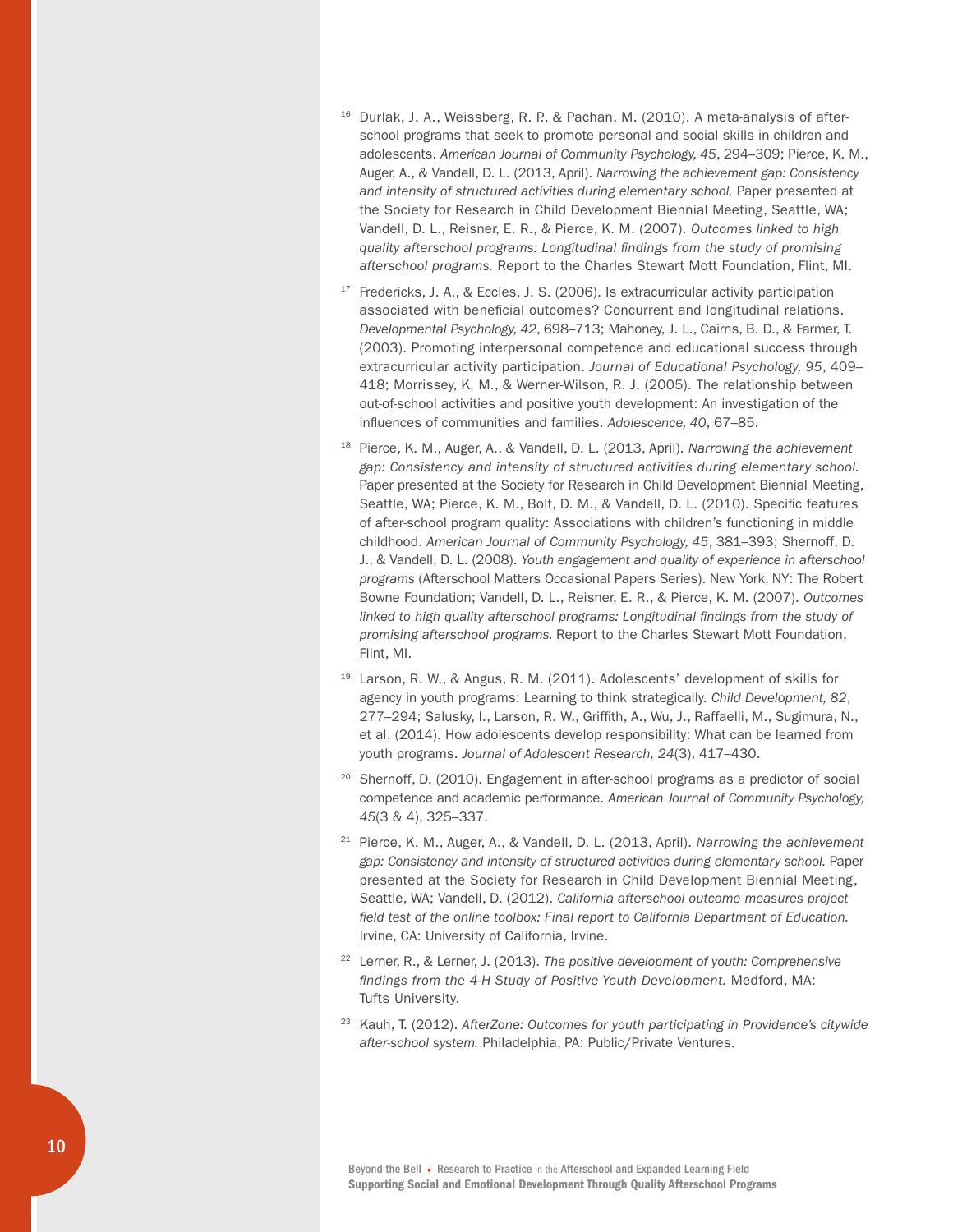- <span id="page-10-0"></span><sup>24</sup> Huang, D., Coordt, A., La Torre, D., Leon, S., Miyoshi, J., Pérez, P., et al. (2007). *The afterschool hours: Examining the relationship between afterschool staff-based social capital and student engagement in LA's BEST* (CSE Technical Report No. 712). Los Angeles, CA: National Center for Research on Evaluation, Standards, and Student Testing (CRESST), Center for the Study of Evaluation, Graduate School of Education and Information Studies, University of California; Fredericks, J. A., & Eccles, J. S. (2006). Is extracurricular activity participation associated with beneficial outcomes? Concurrent and longitudinal relations. *Developmental Psychology, 42*, 698–713; Russell, C. A., Reisner, E. R., Pearson, L. M., Afolabi, K. P., Miller, T. D., & Mielke, M. B. (2006). *Evaluation of DYCD's Out-of-School Time Initiative: Report on the first year.*  Washington, DC: Policy Studies Associates.
- <span id="page-10-3"></span><sup>25</sup> Yohalem, N., Devaney, E., Smith, C., & Wilson-Ahlstrom, A. (2012). *Building citywide systems for quality: Guide and case studies for afterschool leaders.* Washington, DC: Forum for Youth Investment and New York, NY: The Wallace Foundation.
- <span id="page-10-6"></span><sup>26</sup> Wilson-Ahlstrom, A., Yohalem, N., DuBois, D. L., Ji, P., & Hillaker, B. (2014). *From soft skills to hard data: Measuring youth program outcomes.* Washington, DC: Forum for Youth Investment.
- <span id="page-10-1"></span><sup>27</sup> [http://expandedschools.org/sites/default/files/TASC\\_SELResourceGuide\\_FINAL.](http://expandedschools.org/sites/default/files/TASC_SELResourceGuide_FINAL.pdf?_sm_au_=iVV5nWWqRrrzqn6H) [pdf?\\_sm\\_au\\_=iVV5nWWqRrrzqn6H](http://expandedschools.org/sites/default/files/TASC_SELResourceGuide_FINAL.pdf?_sm_au_=iVV5nWWqRrrzqn6H)
- <span id="page-10-2"></span><sup>28</sup> [http://asiasociety.org/files/A\\_Rosetta\\_Stone\\_for\\_Noncognitive\\_Skills.pdf](http://asiasociety.org/files/A_Rosetta_Stone_for_Noncognitive_Skills.pdf)
- <span id="page-10-4"></span><sup>29</sup> [http://www.extension.umn.edu/youth/research/sel/?\\_sm\\_](http://www.extension.umn.edu/youth/research/sel/?_sm_au_=iVV5nWWqRrrzqn6H) [au\\_=iVV5nWWqRrrzqn6H](http://www.extension.umn.edu/youth/research/sel/?_sm_au_=iVV5nWWqRrrzqn6H)
- <span id="page-10-5"></span><sup>30</sup> <http://www.scefdn.org/what-we-do/social-emotional-learning/#sel-challenge>